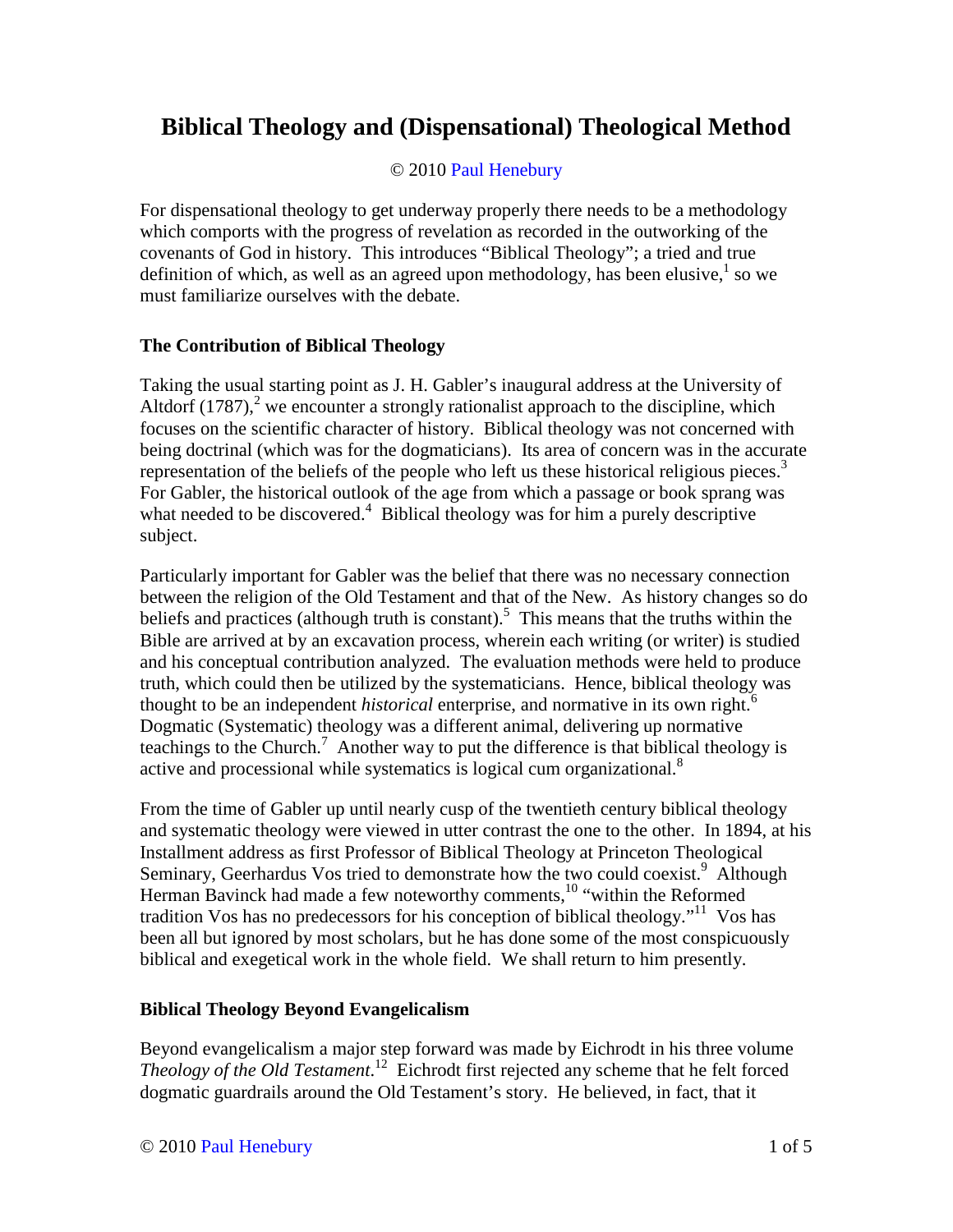"contained very little actual *doctrine*."<sup>13</sup> He replaced it with a unifying, or better, a controlling concept – that of "covenant" (*berith*), principally the Mosaic covenant.<sup>14</sup> This was and remains very influential, $15$  although the present leaders in the non-evangelical wing of biblical theology, men like Brevard Childs, have developed new approaches that emphasize the witness of both Testaments. Childs' *Biblical Theology of the Old and New Testaments<sup>16</sup>* is an attempt to bring about a resolution of 1. the discrete testimony or "witness" of the Old Testament; 2. the discrete witness of the New Testament; 3. the theological value of the Christian Bible.<sup>17</sup> This seems to us to be a good scheme (although Childs's lack of strong belief in inspiration infects his work).

Back in the evangelical world there have been some encouraging signs of late that biblical theology is seeing a bit of a resurgence. This is headlined by the *New Dictionary of Biblical Theology*, <sup>18</sup> which seems to have triggered projects such as the work of a team of scholars at Ouachita Baptist University called, *The Story of Israel*. <sup>19</sup> This book tracks "Israel" through both Testaments, although in Paul and the Apocalypse the distinction between the nation of Israel and the Church is basically forgotten.<sup>20</sup> Another interesting work following a literary-historical framework, is Dempster's *Dominion and Dynasty*. 21

A better approach to the discipline has been demonstrated (albeit somewhat unevenly) by the recent faculty at Dallas Theological Seminary.<sup>22</sup> In two volumes, these scholars have tried to, "survey the Bible as a whole from an analytical and inductive stance and to extract from it those themes and emphases that are inherent to it and that recur with such regularity and in such evident patterns as to generate their own theological rubrics." $^{23}$ 

In following this line there is the danger of constructing a biblical theology based on the number of times a particular thing is mentioned, which would be a fallacious pursuit. Still, if such a danger is guarded against (by, for example, realizing that a biblical author may be assuming a particular theme without actually mentioning it explicitly) this looks like a helpful approach. It is also arguable that this way of doing biblical theology may miss the *canonical* aspects of the discipline.<sup>24</sup> If Biblical theology is going to be anything more than the analysis of the contributions of individual biblical writers it must consider the whole biblical canon as given by the Holy Spirit. If it does this it cannot be merely exegetical theology but must establish itself as both a diachronic and, to a greater extent, a synthetic study. It is only in this way that it really can function as a bridge to systematic theology.<sup>25</sup> This is where Vos again is helpful.

Going back to Vos and his followers (John Murray and Richard Gaffin), it is interesting to see how they attempted to solve the nagging problem of the role of biblical theology. Gaffin<sup>26</sup> lists four characteristics of a true biblical theology:

- 1. Special revelation has an inherently progressive historical character.
- 2. This progress of revelation is differentiated and multiform in nature.
- 3. The progress is organic.<sup>27</sup>
- 4. The main question is how the "historically differentiated character of revelation" contrasts and complements systematic theology.<sup>28</sup>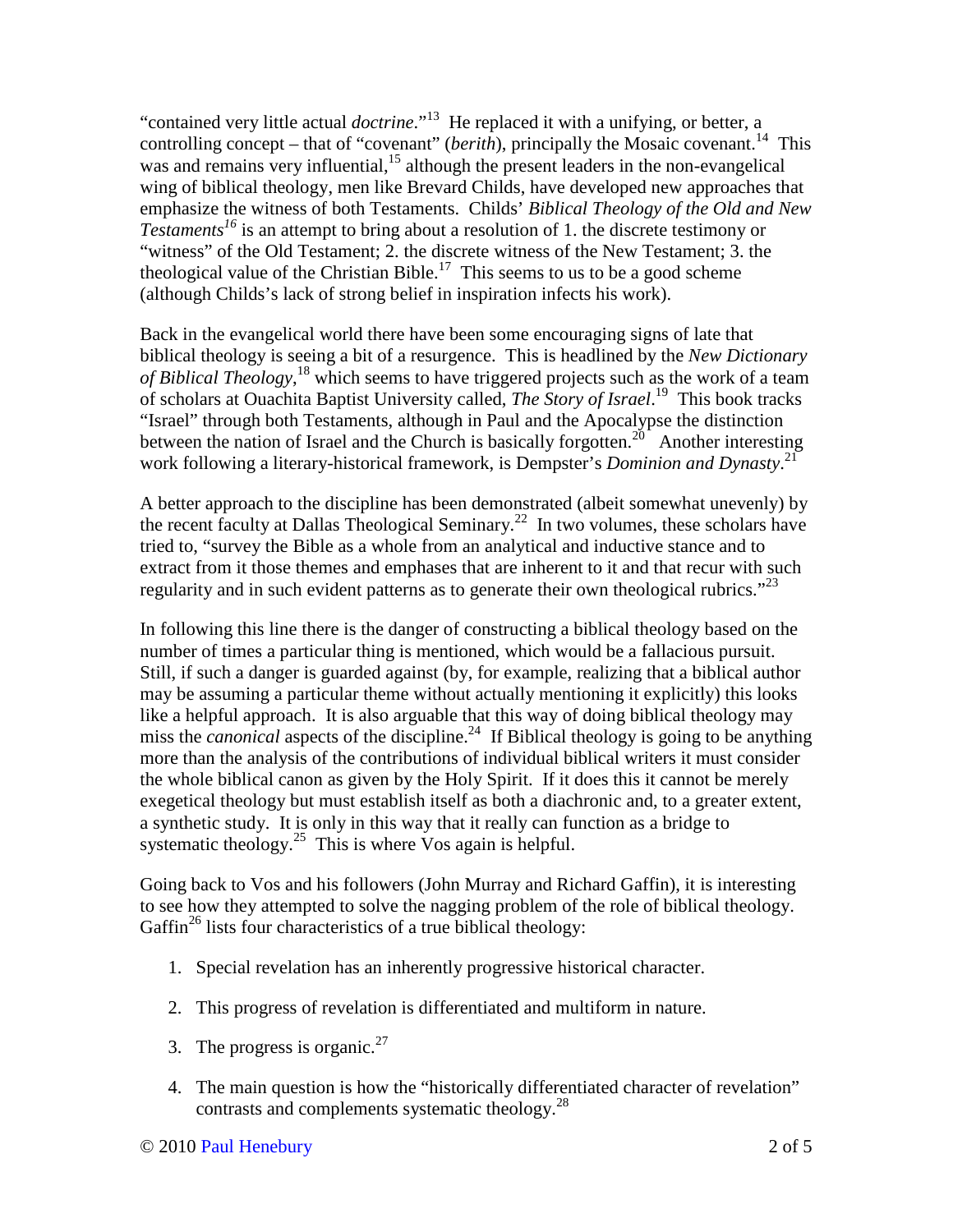Gaffin develops some intriguing pathways from these characteristics. First, biblical theology "challenges us to do justice to the historical character of revealed truth."<sup>29</sup> This is notably the case with the covenantal aspects of Scripture with its reliance upon God's acts.<sup>30</sup> In the second place, biblical theology should be allowed to regulate exegesis.<sup>31</sup> We shall let Gaffin spell out his thinking before adding one or two observations from a dispensational perspective.

Exegesis itself is misunderstood if biblical theology is seen as no more than a step (even the most important) in the exegetical process. It does not appear to be going too far to say that in "biblical theology," that is, in effective recognition of the redemptive-historical character of biblical revelation, the principle of context, of the analogy of Scripture, the principle that Scripture interprets Scripture, so central to the Reformation tradition of biblical interpretation, finds its most pointedly biblical realization and application. All exegesis ought to be biblical-theological. *To the extent that there is hesitation on this point the relationship between biblical and systematic theology will remain unresolved*. <sup>32</sup> (Emphasis added).

When biblical theology is thought of as "biblical-theological exegesis" it has its closest ties with systematic theology because it provides a methodological guide which can "correct any exegesis of the text." So then, "The indispensability of biblical theology to systematic theology is the indispensability of exegesis to systematic theology, no more and no less." $33$ 

What shall a dispensationalist say to this? Clearly when a Reformed covenant theologian states that biblical theology is the very hub of exegesis he is putting a strong case for a theologically driven hermeneutics. This a dispensationalist, if he is consistent, cannot condone. What is to be done then? Is the dispensationalist forced by his prior commitment to hermeneutical consistency to define biblical theology in such a way as to separate it far from systematic theology? Must it remain purely descriptive? Can it not dictate to systematic theology even a little about how it ought to formulate its prescriptions? We think it can.

There seems to be a growing consensus among evangelicals that biblical theology must take on a canonical aspect if it is to escape a submissive and functionary role in theological studies. $34 \text{ Volters}$  puts it well:

[A] strong case can be made for the view that the Scriptures themselves, taken together as a canonical whole, embody and promulgate a nondualistic worldview…If that is so, then in the dynamics of the hermeneutical circle, the Bible's own worldview ought to inform the way it and its component parts are interpreted.<sup>35</sup>

This we readily grant, but we do not see any necessity to jump straight *into* canonical exegesis and so drag theology into our hermeneutics. We must insist upon the integrity of the text in its *immediate* historical context. When attention is placed here the text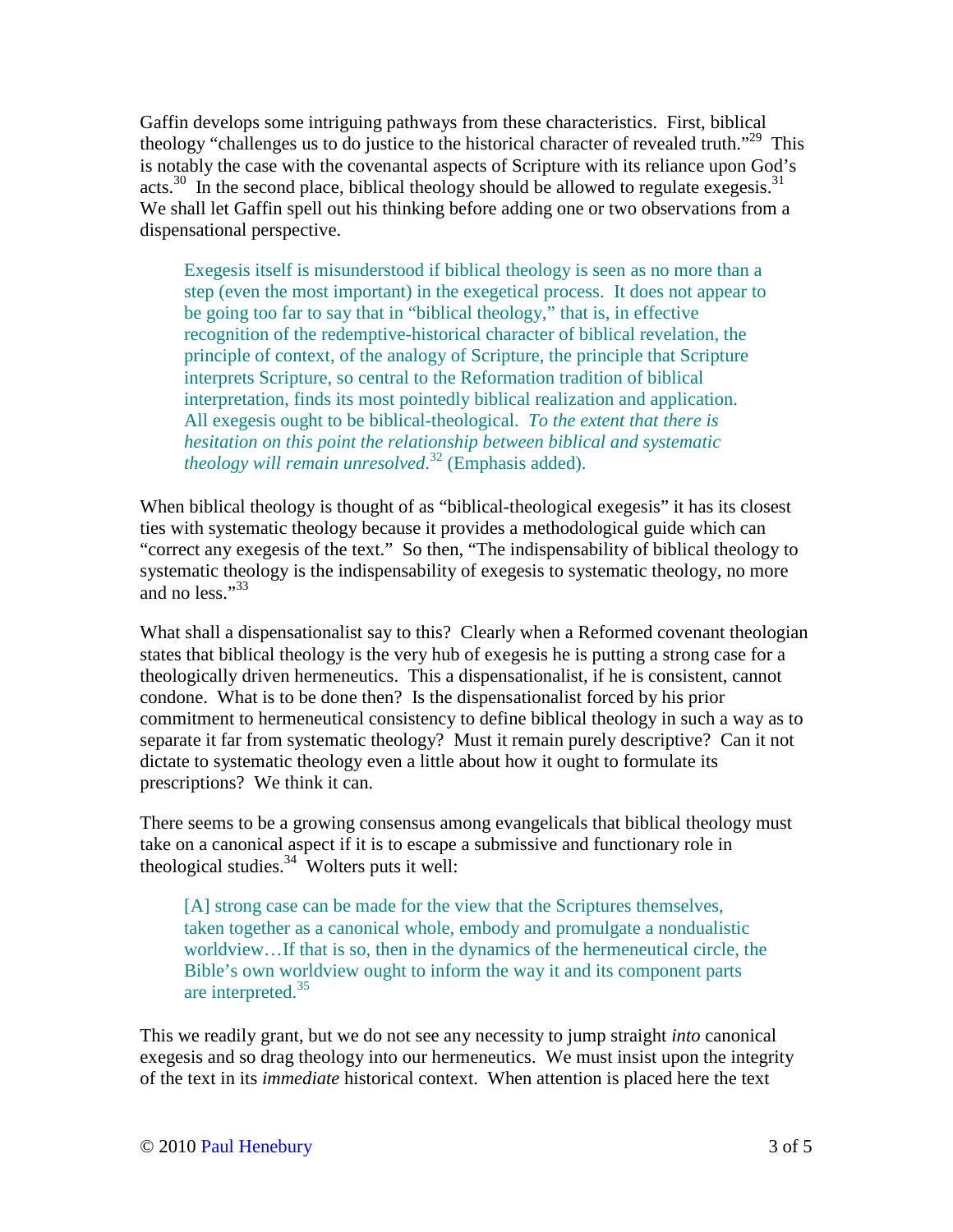itself, especially driven by the biblical covenants, will promote progressive revelation, and thus by degrees one will arrive at a canonical biblical theology.

Nor does this abrogate all we have said in other places about the need for an *a priori*, or more accurately, a transcendental "revelational epistemology." For we enthusiastically endorse the teaching that "Biblical theology should be done with a constant selfconscious effort to be consistent with biblical presuppositions."<sup>36</sup> This does not make us fall into the trap of methodologically reading-in our theology into the text. We are Christian *believers* by God's grace, but we must try hard to come to the text and first listen to what it is actually saying. Dispensationalists possess the right hermeneutical tools to do this.

2 Hasel, 113.

 $\overline{a}$ 

4 Hasel, 114.

5 Ibid.

 $<sup>6</sup>$  Ibid, 115.</sup>

- <sup>8</sup> Richard B Gaffin, Jr., "Systematic Theology and Biblical Theology," Westminster Theological Journal 38:3 (Sept. 76), 290.
- <sup>9</sup> Geerhardus Vos, "The Idea of Biblical Theology as a Science and as a Theological Discipline," in *Redemptive History and Biblical Interpretation*, 23.

<sup>10</sup> Herman Bavinck, *Reformed Dogmatics*, 1.82-83.

 $11$  Gaffin, 287.

<sup>12</sup> Walter Eichrodt, *Theology of the Old Testament*, (Philadelphia: Fortress Press, 1967).

<sup>13</sup> Barr, *The Concept of Biblical Theology,* 29.

<sup>14</sup> Ibid, 30.

 $15$  Ibid, 42.

<sup>16</sup> Brevard S. Childs, *Biblical Theology of the Old and New Testaments*, (London: SCM Press, 1992).

 $17$  Barr, 417.

<sup>&</sup>lt;sup>1</sup> See the survey in Gerhard F. Hasel, "The Relationship Between Biblical Theology and Systematic Theology," Trinity Journal 5:2 (Fall 1984), 117-125.

<sup>3</sup> James Barr, *The Concept of Biblical Theology*, (Minneapolis: Fortress Press, 1999), 62.

<sup>7</sup> Charles H. H. Scobie, *The Ways of Our God: An Approach to Biblical Theology,* Grand Rapids: Eerdmans, 2003), 16.